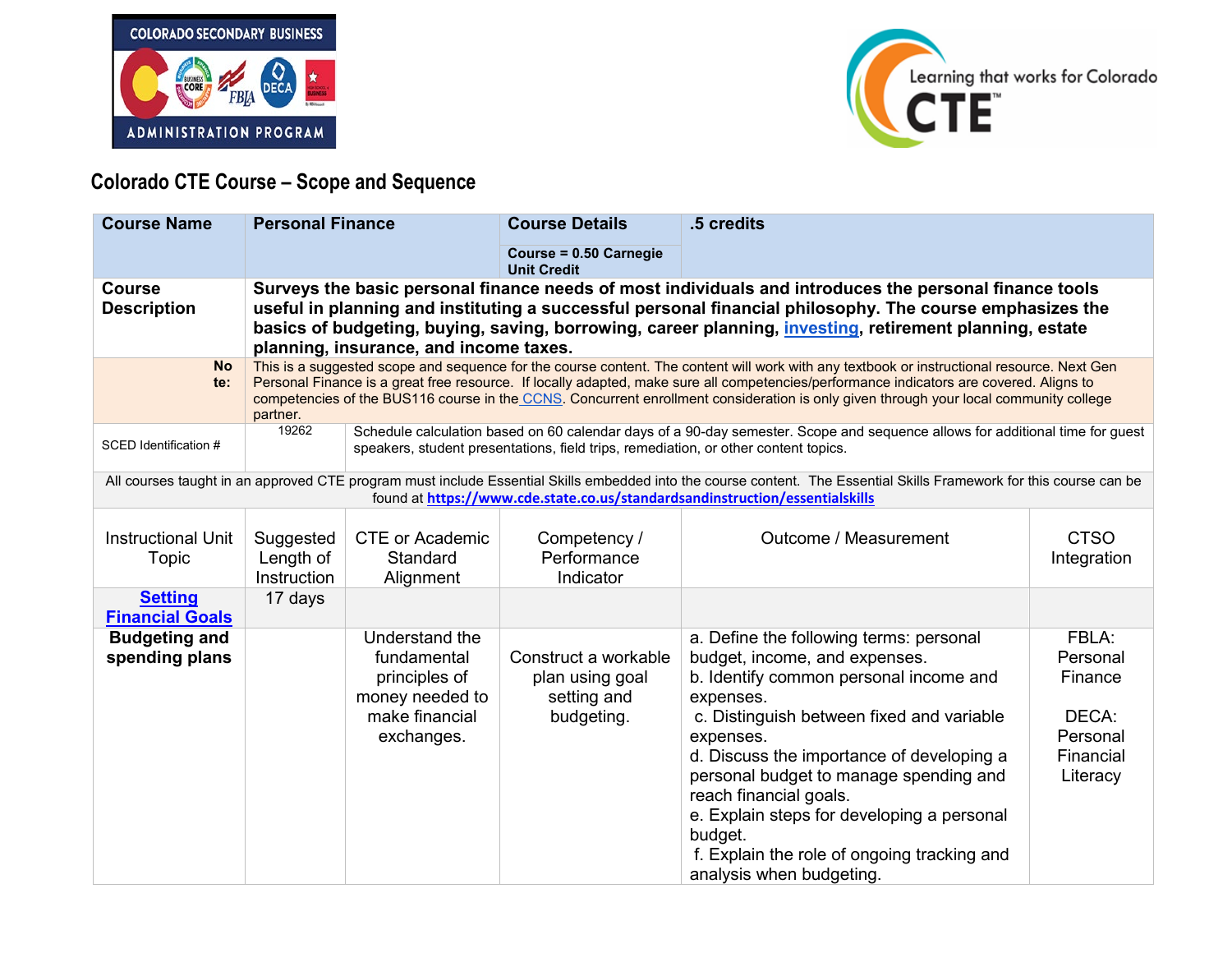



|                              |                                                                                    |                                                                                                               | g. Demonstrate steps for developing a<br>personal budget.                                                                                                                                                                                                                                                                                                                                                                                                                                                                                                                                             |                                                                            |
|------------------------------|------------------------------------------------------------------------------------|---------------------------------------------------------------------------------------------------------------|-------------------------------------------------------------------------------------------------------------------------------------------------------------------------------------------------------------------------------------------------------------------------------------------------------------------------------------------------------------------------------------------------------------------------------------------------------------------------------------------------------------------------------------------------------------------------------------------------------|----------------------------------------------------------------------------|
| <b>Banking and</b><br>saving | Analyze financial<br>needs and goals<br>to determine<br>financial<br>requirements. | Demonstrate a basic<br>knowledge of the<br>banking and savings<br>tools offered by<br>financial institutions. | a. Define the following terms: saving,<br>investing, financial needs, and financial<br>goals.<br>b. Identify types of financial needs (e.g.,<br>college, retirement, wills, insurance, etc.).<br>c. Discuss ways individuals meet financial<br>needs.<br>d. Discuss the importance of setting<br>financial goals to meet financial needs.<br>e. Explain the concept of using money to<br>make money.<br>f. Distinguish between saving and<br>investing.<br>g. Compare the outcome of<br>saving/investing early versus late in life.<br>h. Describe ways individuals benefit from<br>saving/investing. | FBLA:<br>Personal<br>Finance<br>DECA:<br>Personal<br>Financial<br>Literacy |
|                              |                                                                                    | Explain the need to<br>save and invest                                                                        | a. Define the following terms: saving,<br>investing, financial needs, and financial<br>goals.<br>b. Identify types of financial needs (e.g.,<br>college, retirement, wills, insurance, etc.).<br>c. Discuss ways individuals meet financial<br>needs.<br>d. Discuss the importance of setting<br>financial goals to meet financial needs.<br>e. Explain the concept of using money to<br>make money.<br>f. Distinguish between saving and<br>investing.<br>g. Compare the outcome of<br>saving/investing early versus late in life.<br>h. Describe ways individuals benefit from<br>saving/investing  | FBLA:<br>Personal<br>Finance<br>DECA:<br>Personal<br>Financial<br>Literacy |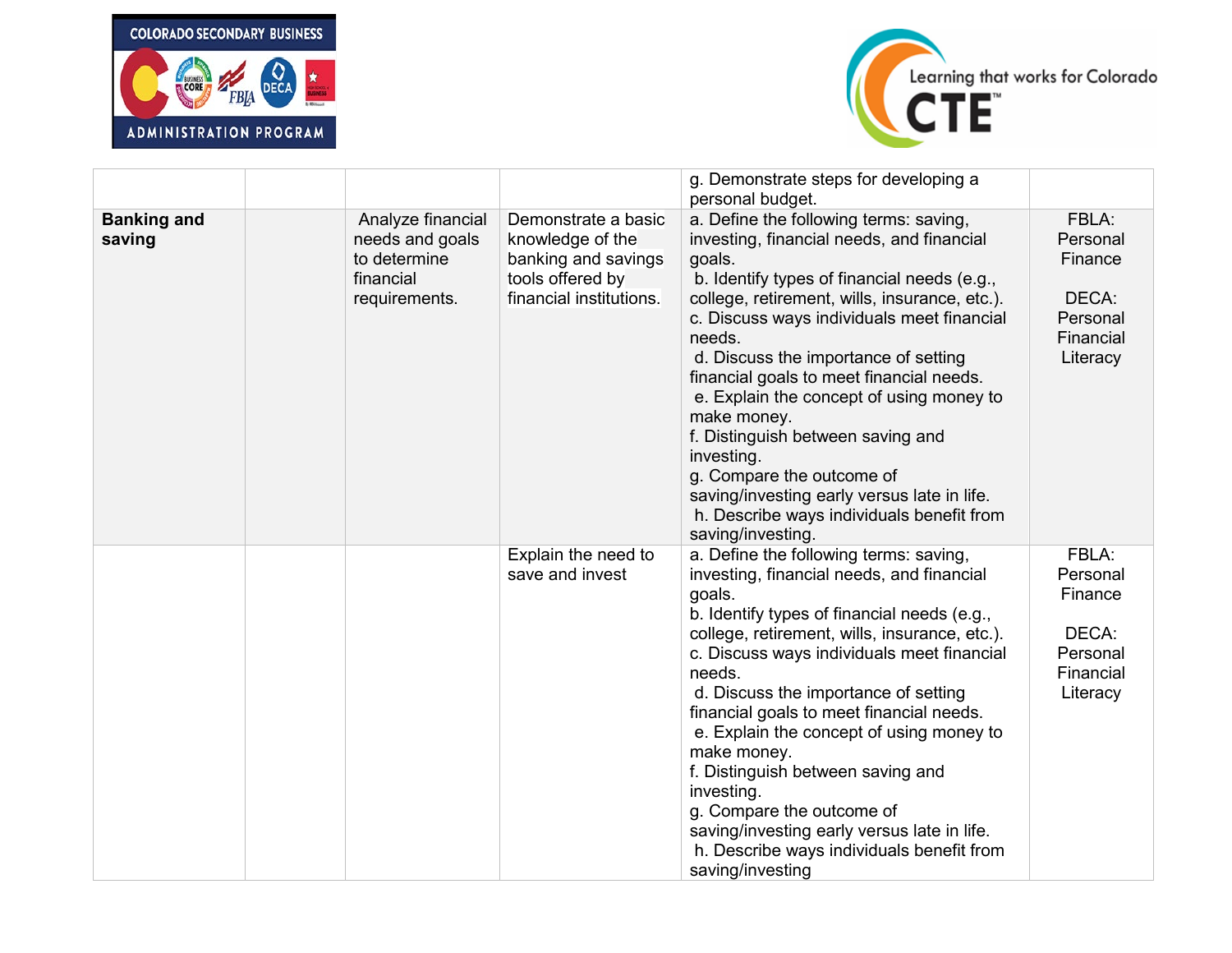



|                              |        | Set financial goals                                                                                            | a. Discuss the value of planning in meeting<br>financial goals.<br>b. Identify obstacles to meeting financial<br>goals.<br>c. Describe characteristics of useful<br>financial goals.<br>d. Explain a financial goal-setting process.<br>e. Demonstrate procedures for setting<br>financial goals.                                                                                                                                                                                                                     | FBLA:<br>Personal<br>Finance<br>DECA:<br>Personal<br>Financial<br>Literacy |
|------------------------------|--------|----------------------------------------------------------------------------------------------------------------|-----------------------------------------------------------------------------------------------------------------------------------------------------------------------------------------------------------------------------------------------------------------------------------------------------------------------------------------------------------------------------------------------------------------------------------------------------------------------------------------------------------------------|----------------------------------------------------------------------------|
| <b>Earning your</b><br>money | 4 days |                                                                                                                |                                                                                                                                                                                                                                                                                                                                                                                                                                                                                                                       |                                                                            |
|                              |        | Describe sources of<br>income<br>(wages/salaries,<br>interest, rent,<br>dividends, transfer<br>payments, etc.) | a. Define the following terms: wage, salary,<br>interest, rent, dividends, and transfer<br>payments.<br>b. Distinguish between earned and<br>unearned income.<br>c. Explain the benefits and drawbacks of<br>different sources of income.<br>d. Describe the relationship between<br>education and income.<br>e. Discuss the influence of career choice<br>on income.<br>f. Explain the risks inherent in relying on<br>receipt of inheritances.<br>g. Discuss tax implications associated with<br>sources of income. | FBLA:<br>Personal<br>Finance<br>DECA:<br>Personal<br>Financial<br>Literacy |
|                              |        | Explain the time<br>value of money                                                                             | a. Define the terms time value of money,<br>inflation, interest rate, present value, and<br>compound interest.<br>b. Describe how time impacts the value of<br>money.<br>c. Explain information that is needed when<br>considering the time value of money (i.e.,<br>date at which the dollar amount is<br>measured and the interest rate applied).                                                                                                                                                                   | FBLA:<br>Personal<br>Finance<br>DECA:<br>Personal<br>Financial<br>Literacy |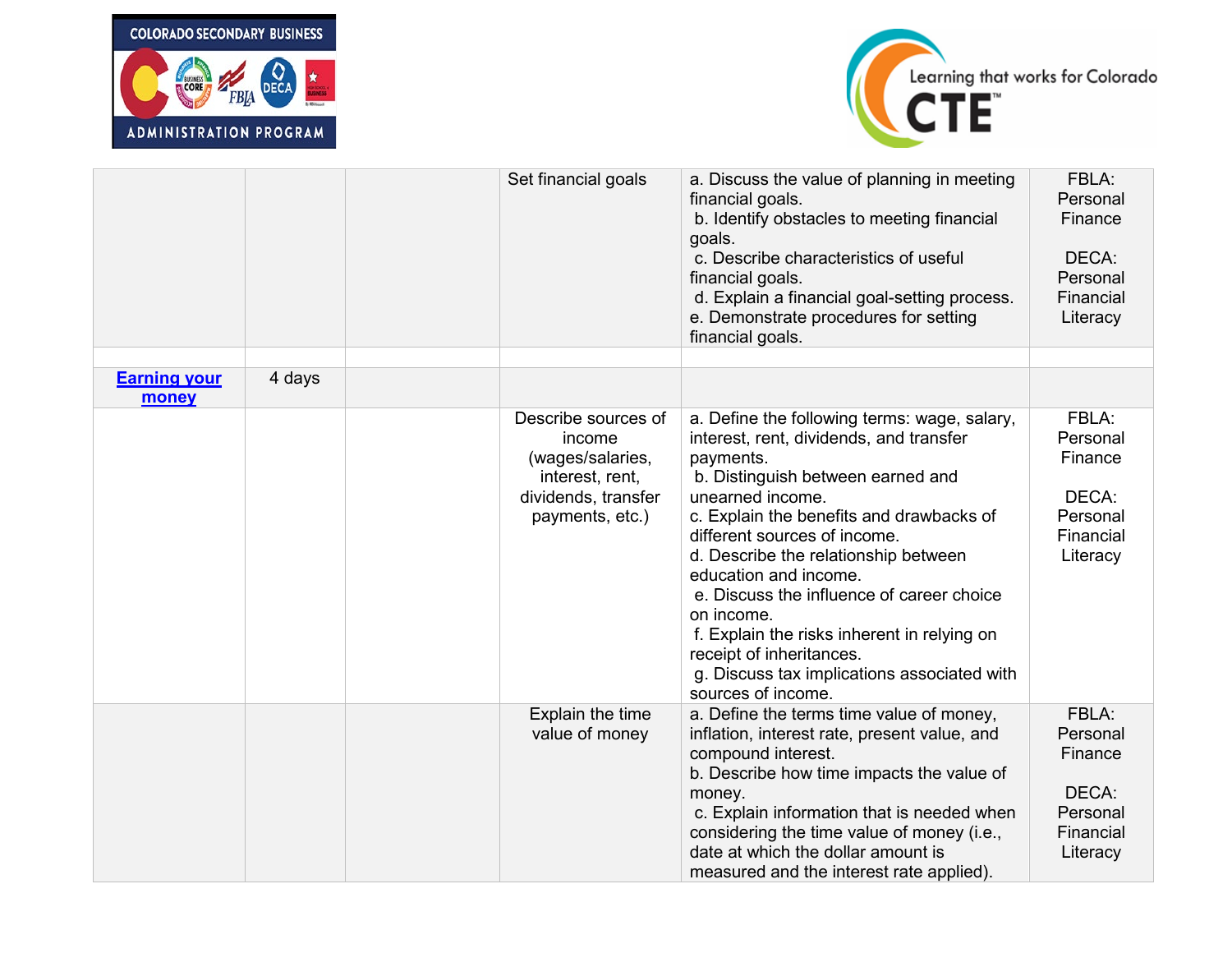



|                                                                   |        |                                           |                                 | d. Explain the impact of inflation on the<br>value of money.<br>e. Discuss situations in which the present<br>value is needed.                                                                                                                                                                                                                                                                                                                                                                                 |                                                                            |
|-------------------------------------------------------------------|--------|-------------------------------------------|---------------------------------|----------------------------------------------------------------------------------------------------------------------------------------------------------------------------------------------------------------------------------------------------------------------------------------------------------------------------------------------------------------------------------------------------------------------------------------------------------------------------------------------------------------|----------------------------------------------------------------------------|
| <b>Allocating Your</b><br><b>Money to</b><br><b>Achieve Goals</b> | 4 days | Explain the need<br>to save and<br>invest | Determine personal<br>net worth | a. Define the terms asset, liability, and net<br>worth.<br>b. Identify personal assets.<br>c. Identify personal liabilities.<br>d. Explain the calculation of personal net<br>worth.<br>e. Discuss how knowing personal net worth<br>can be beneficial.<br>f. Prepare personal net worth statement.                                                                                                                                                                                                            | FBLA:<br>Personal<br>Finance<br>DECA:<br>Personal<br>Financial<br>Literacy |
|                                                                   |        |                                           | Develop personal<br>budget      | a. Define the following terms: personal<br>budget, income, and expenses.<br>b. Identify common personal income and<br>expenses.<br>c. Distinguish between fixed and variable<br>expenses.<br>d. Discuss the importance of developing a<br>personal budget to manage spending and<br>reach financial<br>goals.<br>e. Explain steps for developing a personal<br>budget.<br>f. Explain the role of ongoing tracking and<br>analysis when budgeting.<br>g. Demonstrate steps for developing a<br>personal budget. | FBLA:<br>Personal<br>Finance<br>DECA:<br>Personal<br>Financial<br>Literacy |
| <b>Tracking your</b><br>money                                     | 8 days |                                           |                                 |                                                                                                                                                                                                                                                                                                                                                                                                                                                                                                                |                                                                            |
|                                                                   |        |                                           |                                 |                                                                                                                                                                                                                                                                                                                                                                                                                                                                                                                |                                                                            |
|                                                                   |        | Manage personal                           |                                 | Describe types of financial-services                                                                                                                                                                                                                                                                                                                                                                                                                                                                           | FBLA:                                                                      |
|                                                                   |        | finances to                               |                                 | providers                                                                                                                                                                                                                                                                                                                                                                                                                                                                                                      | Personal                                                                   |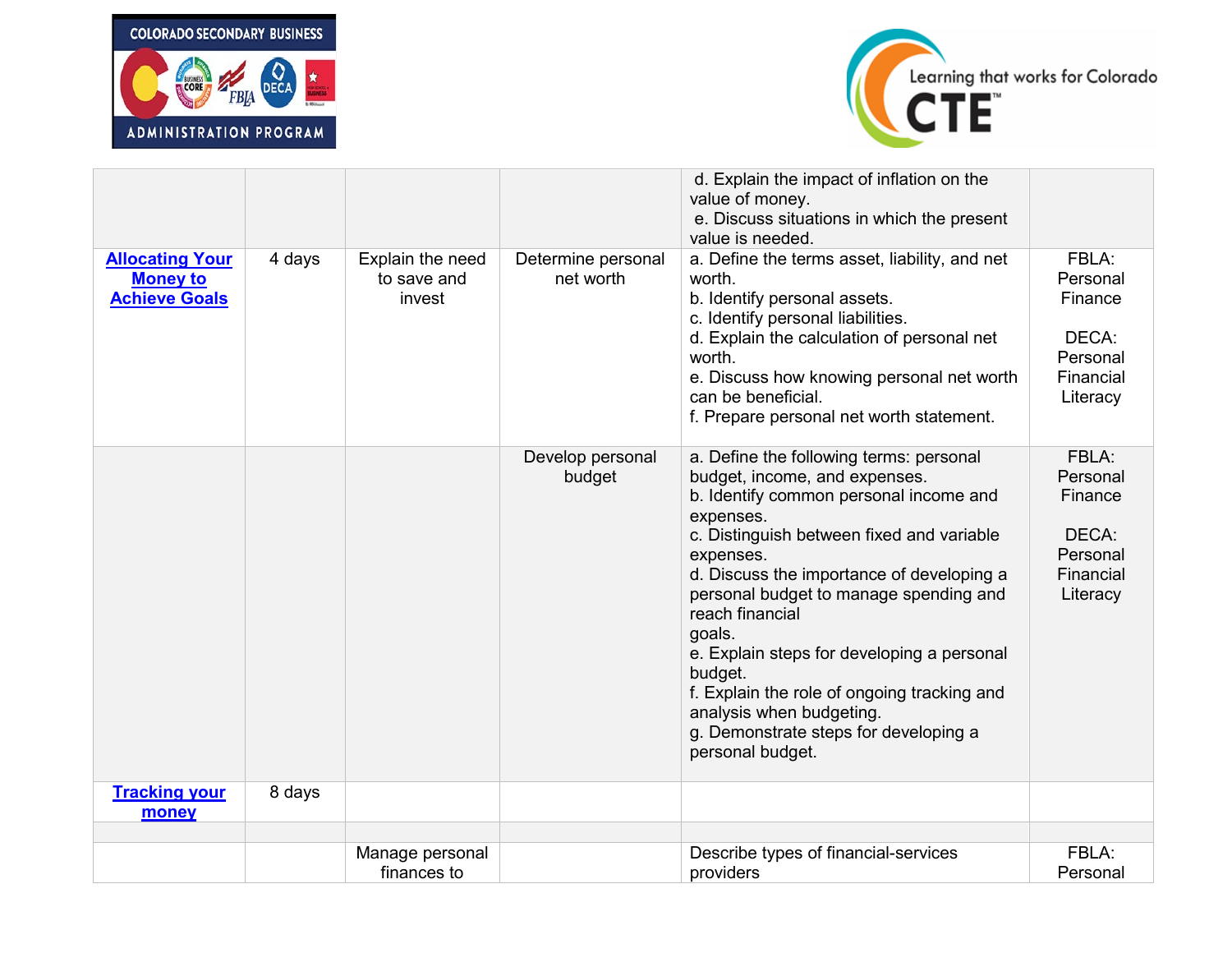



|                                  |         | achieve financial<br>goals. |                                                                                  |                                                                         | Finance,<br>Banking &<br>Financial<br>Systems<br>DECA:<br>Personal<br>Financial<br>Literacy                                     |
|----------------------------------|---------|-----------------------------|----------------------------------------------------------------------------------|-------------------------------------------------------------------------|---------------------------------------------------------------------------------------------------------------------------------|
|                                  |         |                             |                                                                                  | Discuss considerations in selecting a<br>financial services<br>provider | FBLA:<br>Personal<br>Finance                                                                                                    |
|                                  |         |                             |                                                                                  | Maintain financial records                                              | FBLA:<br>Personal<br>Finance,<br>Accounting I,<br><b>Business</b><br>Calculations<br>DECA:<br>Personal<br>Financial<br>Literacy |
|                                  |         |                             |                                                                                  | Read and reconcile bank statements                                      | FBLA:<br>Personal<br>Finance,<br><b>Accounting I</b>                                                                            |
|                                  |         |                             | Identify the activities<br>of a smart shopper,<br>and avoid frauds and<br>scams. | Recognizing and avoiding frauds and<br>swindles                         | FBLA:<br>Personal<br>Finance                                                                                                    |
| <b>Borrowing</b><br><b>Money</b> | 14 days |                             |                                                                                  |                                                                         |                                                                                                                                 |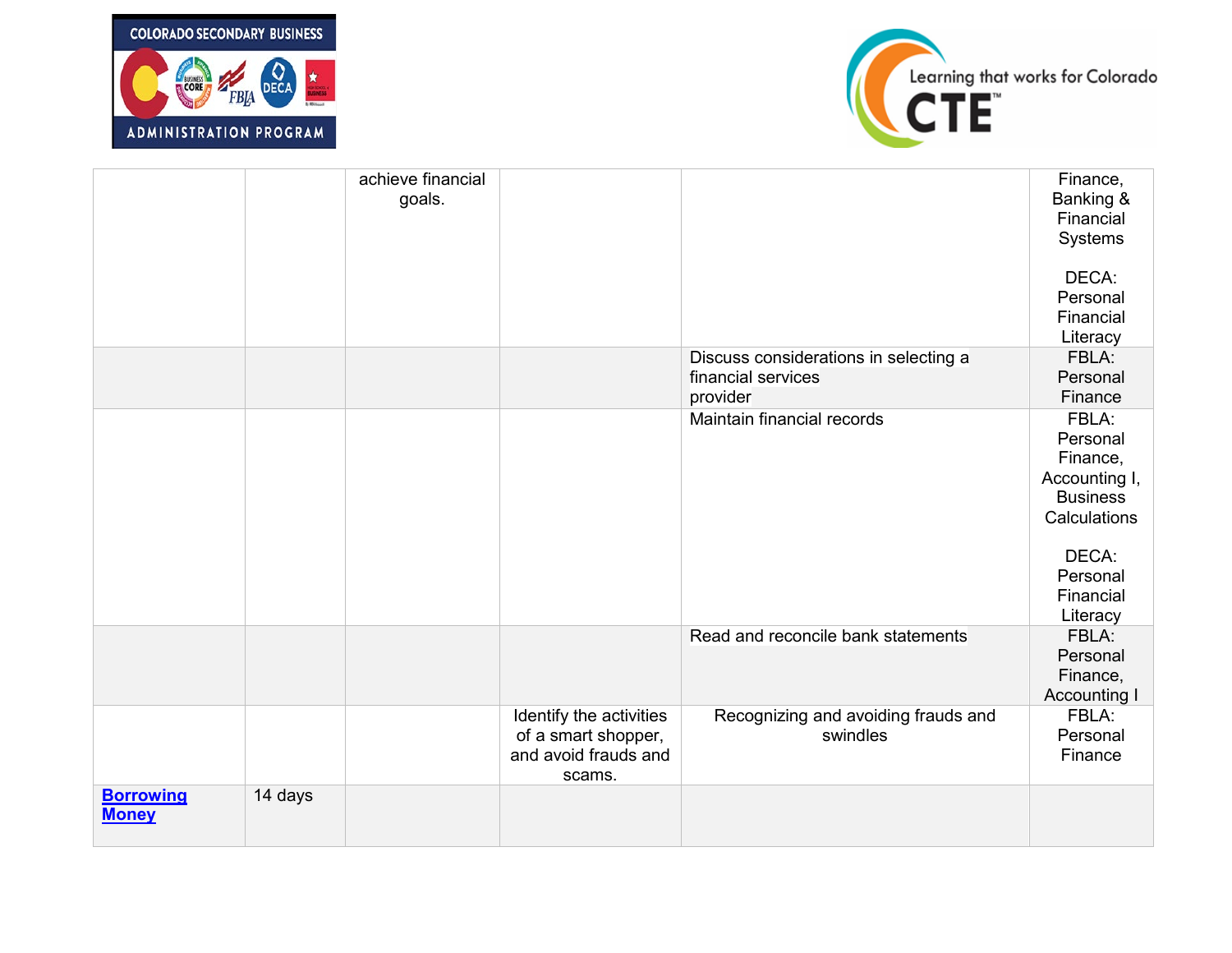



| <b>Credit</b>                                    |         | Manage personal<br>finances to<br>achieve financial<br>goals.     | Explain the wise and<br>unwise uses of credit<br>and borrowing.                                                                      | a. Define the following terms: annual fee<br>and late fee.<br>b. Discuss reasons to use credit wisely.<br>c. Describe possible consequences of<br>using credit unwisely.<br>d. Identify situations that result in credit-<br>history problems.<br>e. Discuss methods for selecting sources<br>of credit.<br>f. Explain techniques to use credit wisely<br>(e.g., limiting the number of credit cards,<br>paying off credit balances, paying more<br>than the monthly minimum balance, and<br>avoiding cash advances).<br>g. Monitor credit reports.<br>h. Demonstrate ways to use credit wisely | FBLA:<br>Personal<br>Finance<br>DECA:<br>Personal<br>Financial<br>Literacy |
|--------------------------------------------------|---------|-------------------------------------------------------------------|--------------------------------------------------------------------------------------------------------------------------------------|-------------------------------------------------------------------------------------------------------------------------------------------------------------------------------------------------------------------------------------------------------------------------------------------------------------------------------------------------------------------------------------------------------------------------------------------------------------------------------------------------------------------------------------------------------------------------------------------------|----------------------------------------------------------------------------|
|                                                  |         | Manage personal<br>finances to<br>achieve financial<br>goals.     | Interpret your own<br>credit report and<br>credit score, and the<br>impacts on your<br>financial life.<br>Validate credit<br>history | Five Cs of creditworthiness<br>a. Define the terms credit report, credit<br>score/rating, and credit reporting agency. b.<br>Explain reasons to check one's credit<br>history.<br>c. Discuss methods for obtaining one's<br>credit history.<br>d. Explain information included in a credit<br>report. e. Discuss techniques used to<br>validate one's credit history.<br>f. Describe techniques for disputing<br>information found in a credit report.<br>g. Demonstrate methods to validate a<br>personal credit history.                                                                      | FBLA:<br>Personal<br>Finance<br>DECA:<br>Personal<br>Financial<br>Literacy |
| <b>Paying your</b><br><b>Way</b>                 | 10 days |                                                                   |                                                                                                                                      |                                                                                                                                                                                                                                                                                                                                                                                                                                                                                                                                                                                                 |                                                                            |
| <b>Career advice</b><br>and income<br>generation |         | Understand the<br>fundamental<br>principles of<br>money needed to | Evaluate career<br>choices and activities<br>as they relate to<br>financial benefit.                                                 | a. Define the following terms: wage, salary,<br>interest, rent, dividends, and transfer<br>payments. b. Distinguish between earned<br>and unearned income. c. Explain the                                                                                                                                                                                                                                                                                                                                                                                                                       | FBLA:<br>Personal<br>Finance                                               |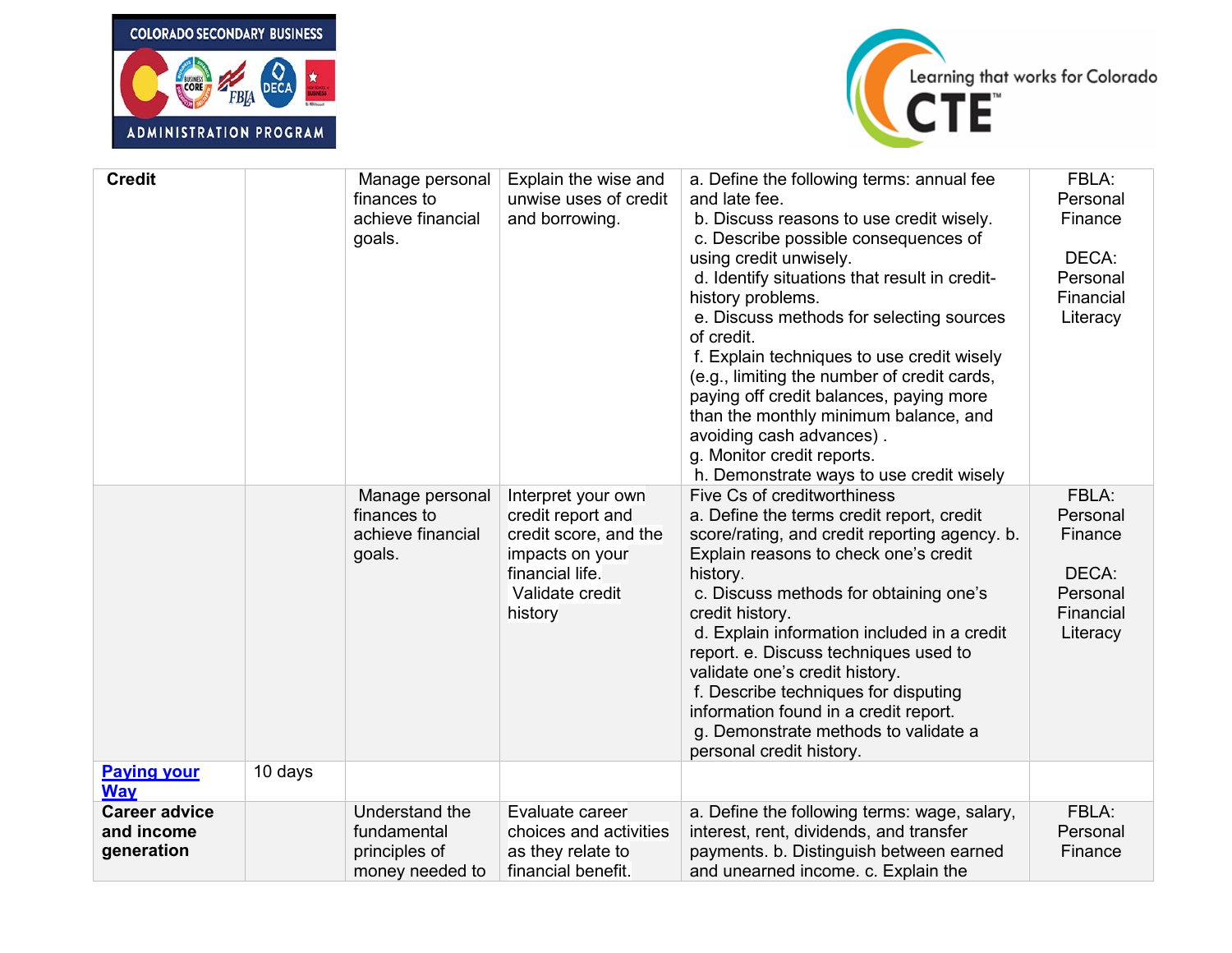



|                                     |        | make financial<br>exchanges                                   | Describe sources of<br>income<br>(wages/salaries,<br>interest, rent,<br>dividends, transfer<br>payments, etc.) | benefits and drawbacks of different sources<br>of income. d. Describe the relationship<br>between education and income. e. Discuss<br>the influence of career choice on income. f.<br>Explain the risks inherent in relying on<br>receipt of inheritances. g. Discuss tax<br>implications associated with sources of<br>income.                                                                                                                                                                                                                                                                                                | DECA:<br>Personal<br>Financial<br>Literacy                                 |
|-------------------------------------|--------|---------------------------------------------------------------|----------------------------------------------------------------------------------------------------------------|--------------------------------------------------------------------------------------------------------------------------------------------------------------------------------------------------------------------------------------------------------------------------------------------------------------------------------------------------------------------------------------------------------------------------------------------------------------------------------------------------------------------------------------------------------------------------------------------------------------------------------|----------------------------------------------------------------------------|
| Transportation                      |        |                                                               | Evaluate the costs of<br>transportation options<br>such as buying vs.<br>leasing.                              | Leasing                                                                                                                                                                                                                                                                                                                                                                                                                                                                                                                                                                                                                        | FBLA:<br>Personal<br>Finance                                               |
|                                     |        |                                                               | Demonstrate a basic<br>knowledge of buying,<br>financing, renting or<br>selling a home.                        | <b>Buying vs Financing</b>                                                                                                                                                                                                                                                                                                                                                                                                                                                                                                                                                                                                     | FBLA:<br>Personal<br>Finance                                               |
| <b>Estate Planning</b><br>(Housing) |        | Manage personal<br>finances to<br>achieve financial<br>goals. | Demonstrate an<br>understanding of the<br>basics of estate<br>planning.                                        | a. Define the term estate planning,<br>beneficiary, living trust, probate, will, and<br>executor.<br>b. Explain the importance of estate<br>planning.<br>c. Explain the purpose of estate-planning<br>documents (e.g., durable power of<br>attorney, will, medical directives, and living<br>trust).<br>d. Discuss issues associated with estate<br>planning (e.g., sense of entitlement,<br>children's differing needs, grandchildren,<br>distribution of inheritance).<br>e. Discuss issues affecting the choice of<br>beneficiary.<br>f. Explain ways to reduce the tax burden of<br>beneficiaries when planning an estate. | FBLA:<br>Personal<br>Finance<br>DECA:<br>Personal<br>Financial<br>Literacy |
| <b>Protecting what</b><br>you have  | 8 days |                                                               |                                                                                                                |                                                                                                                                                                                                                                                                                                                                                                                                                                                                                                                                                                                                                                |                                                                            |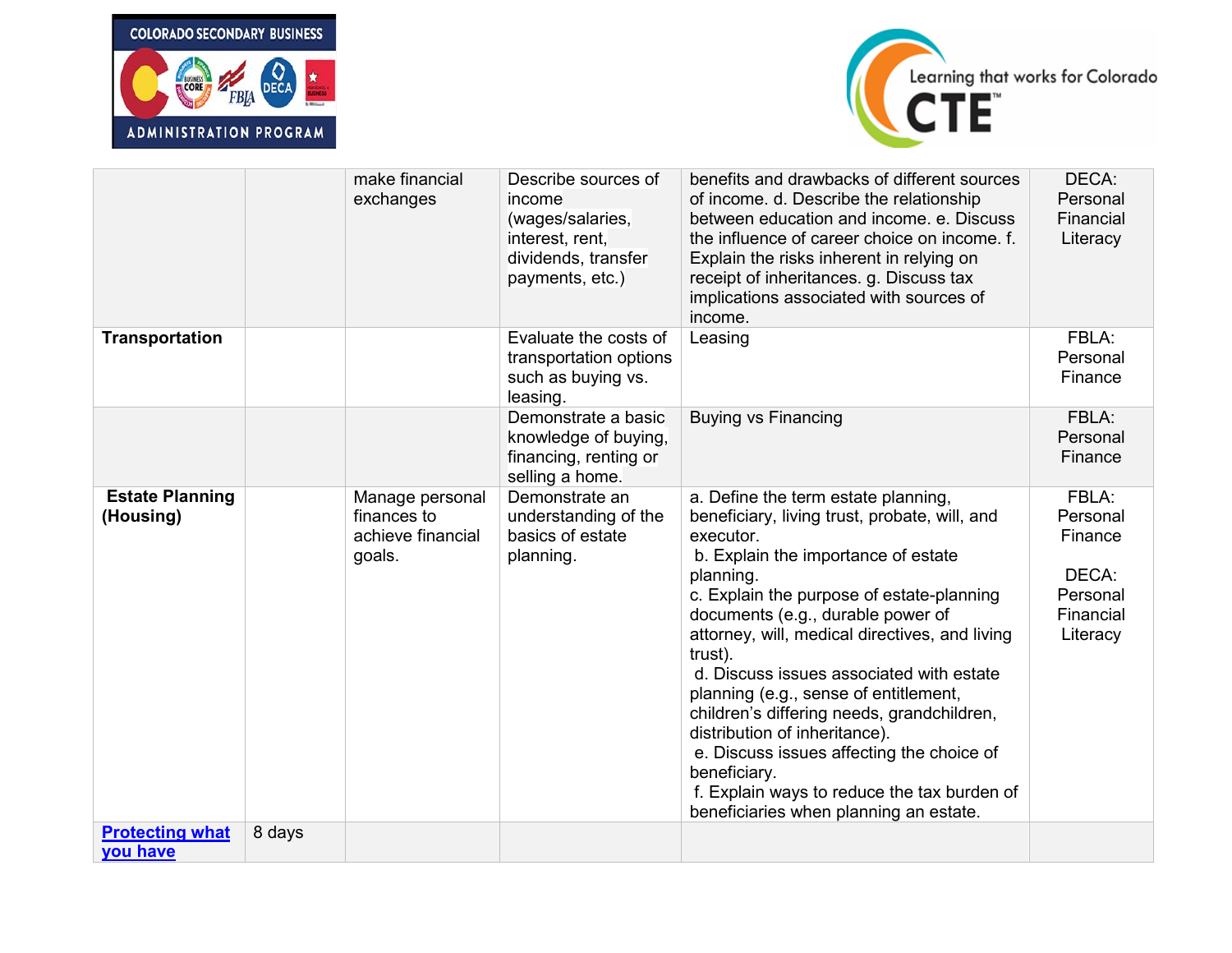



| <b>Insurance</b>                    |         | Use risk<br>management<br>products to<br>protect a<br>business's<br>financial well-<br>being. | Explain how<br>insurance protects<br>against risk, including<br>home, auto, health,<br>and life insurance.<br>Describe the concept<br>of insurance | a. Define the following terms: insurance,<br>premium, deductible, coverage, and<br>liability.<br>b. Discuss the relationship between risk<br>and insurance.<br>c. Explain the purpose of insurance.<br>d. Identify common types of insurance<br>(e.g., property, liability, health, disability,<br>$l$ ife).<br>e. Describe insurance needs at different<br>stages in life.<br>f. Discuss the consequences of not having<br>insurance or being underinsured.<br>g. Explain how insurance works.                                                                                                                                                                                                                 | FBLA:<br>Personal<br>Finance,<br>Insurance &<br><b>Risk</b><br>Management<br>DECA:<br>Personal<br>Financial<br>Literacy |
|-------------------------------------|---------|-----------------------------------------------------------------------------------------------|----------------------------------------------------------------------------------------------------------------------------------------------------|-----------------------------------------------------------------------------------------------------------------------------------------------------------------------------------------------------------------------------------------------------------------------------------------------------------------------------------------------------------------------------------------------------------------------------------------------------------------------------------------------------------------------------------------------------------------------------------------------------------------------------------------------------------------------------------------------------------------|-------------------------------------------------------------------------------------------------------------------------|
| <b>Growing Your</b><br><b>Money</b> | 15 days |                                                                                               |                                                                                                                                                    |                                                                                                                                                                                                                                                                                                                                                                                                                                                                                                                                                                                                                                                                                                                 |                                                                                                                         |
| <b>Financial</b><br><b>Analysis</b> |         | Utilize sources of<br>securities<br>information to<br>make informed<br>financial<br>decisions | Describe sources of<br>securities information                                                                                                      | a. Define the following terms: annual<br>report, SEC filings, EDGAR, financial<br>statements, balance sheet, income<br>statement, statement of cash flows, and<br>stockholders' equity.<br>b. Identify advantages/disadvantages<br>associated with having an abundance of<br>securities information.<br>c. Describe appropriate use of securities<br>information (e.g., recognize reliability of<br>source, use source consistently).<br>d. Explain the need to examine internal<br>and external corporate information to<br>understand securities.<br>e. Identify internal sources of corporate<br>information that aid in understanding<br>securities.<br>f. Explain the purposes of financial<br>statements. | FBLA:<br>Personal<br>Finance,<br>Securities &<br>Investments<br>DECA:<br>Personal<br>Financial<br>Literacy              |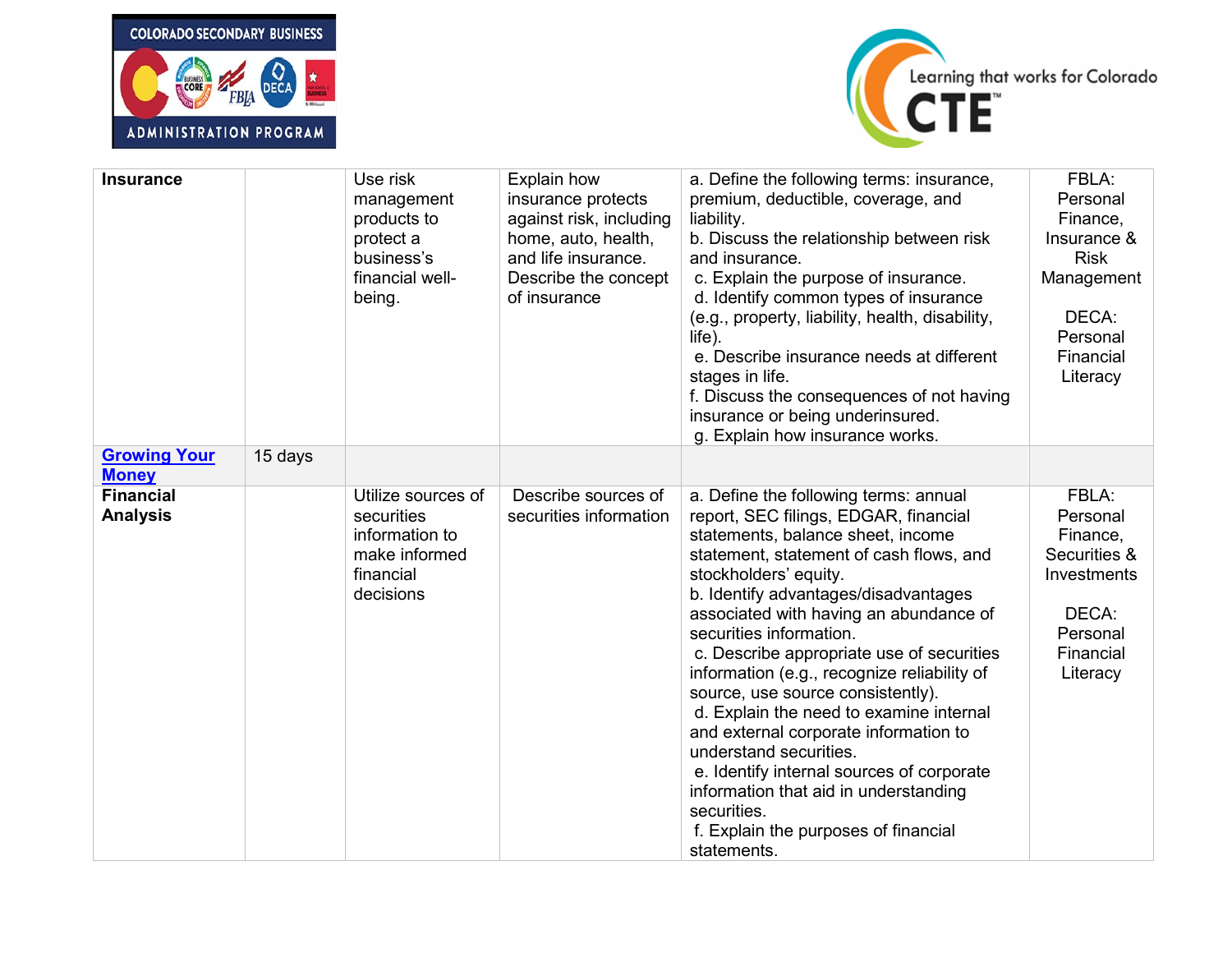



|           |                                                                   |                                                                                                                       | g. Discuss the purposes of annual reports.<br>h. Identify external sources of corporate<br>information that aid in understanding<br>securities (e.g., investment research firms,<br>analysts, newspapers, magazines, etc.).<br>i. Explain reasons for SEC filings (e.g., 10-<br>K, 10-Q, 8-K, and 13-D).<br>j. Describe the use of EDGAR in obtaining<br>securities information.                                                                                                                                                                                                                                                                                                                                                                                 |                                                                                                            |
|-----------|-------------------------------------------------------------------|-----------------------------------------------------------------------------------------------------------------------|------------------------------------------------------------------------------------------------------------------------------------------------------------------------------------------------------------------------------------------------------------------------------------------------------------------------------------------------------------------------------------------------------------------------------------------------------------------------------------------------------------------------------------------------------------------------------------------------------------------------------------------------------------------------------------------------------------------------------------------------------------------|------------------------------------------------------------------------------------------------------------|
| Investing | Use investment<br>strategies to<br>ensure financial<br>well-being | Demonstrate a basic<br>knowledge of<br>investing.<br>Explain types of<br>investments                                  | a. Define the following terms: savings<br>accounts, money market accounts,<br>certificates of deposit, bonds, lending<br>investments, stocks, mutual funds,<br>collectibles, ownership investments,<br>securities.<br>b. Explain the relationship between risk<br>and return.<br>c. Distinguish between lending and<br>ownership investments.<br>d. Identify types of lending investments,<br>e.g., savings accounts, money market<br>accounts, certificates of deposit, and<br>bonds.<br>e. Describe the risks and returns<br>associated with lending investments.<br>f. Identify types of ownership investments,<br>e.g., stocks, mutual funds, collectibles, and<br>real estate.<br>g. Explain the risks and returns associated<br>with ownership investments | FBLA:<br>Personal<br>Finance,<br>Securities &<br>Investments<br>DECA:<br>Personal<br>Financial<br>Literacy |
|           | Manage personal<br>finances to<br>achieve financial<br>goals.     | Compare the various<br>methods of<br>retirement planning<br>and calculate the<br>savings necessary<br>for retirement. | a. Define the term retirement planning,<br>asset allocation, and vesting<br>b. Explain the importance of starting early<br>when planning for retirement.<br>c. Discuss factors to consider when<br>planning for retirement (e.g., inflation rates,                                                                                                                                                                                                                                                                                                                                                                                                                                                                                                               | FBLA:<br>Personal<br>Finance,<br>Securities &<br>Investments                                               |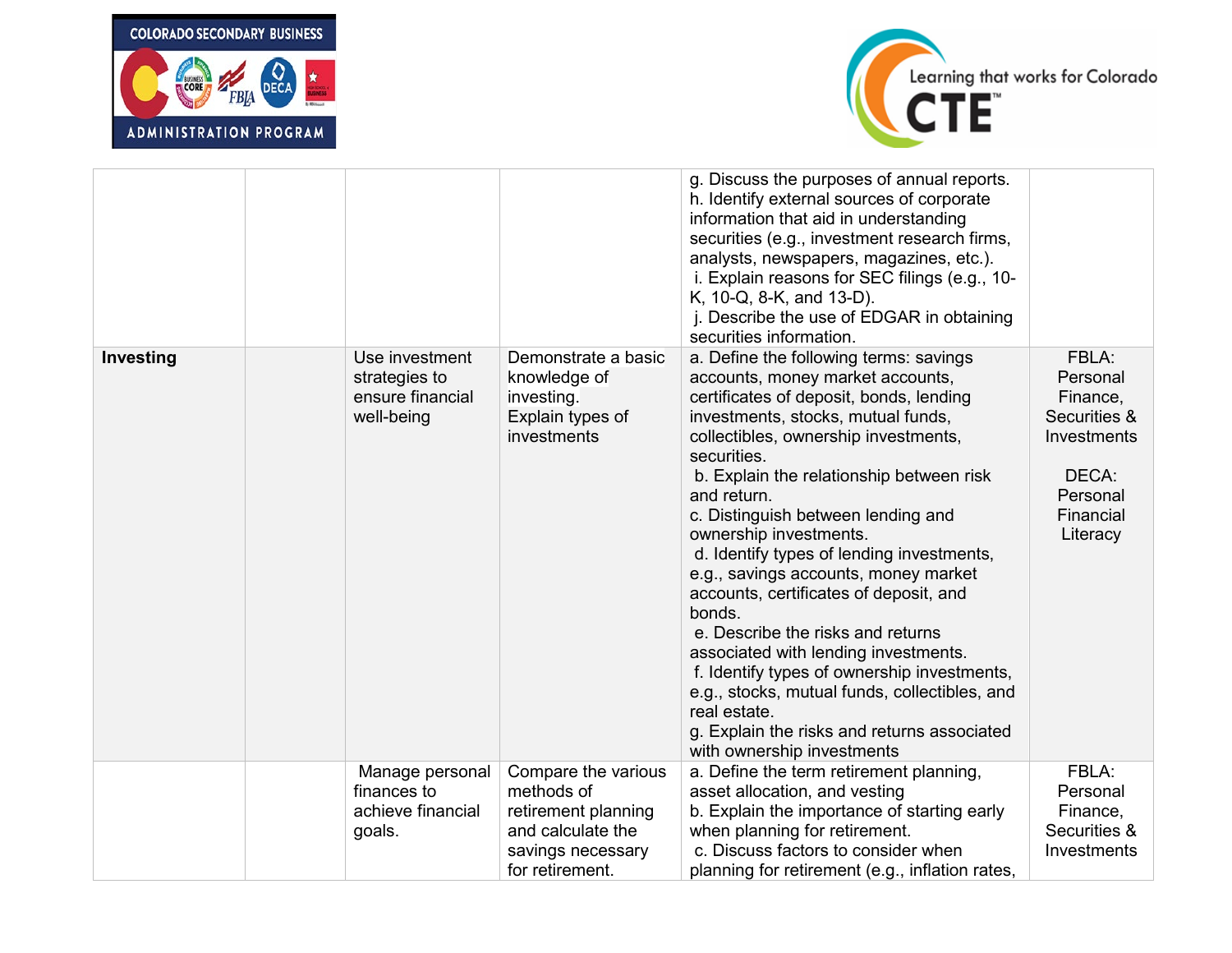



|                                     |                                                                                               | Discuss the nature<br>of retirement<br>planning | health care needs, housing needs/costs,<br>desired retirement age, etc.) d. Distinguish<br>between defined benefit retirement plans<br>and defined contribution retirement plans.<br>e. Cite an example of a defined benefit<br>retirement plan.<br>f. Cite an example of a defined contribution<br>retirement plan.<br>g. Discuss protections that are in place to<br>protect employees' retirement plans.<br>h. Explain the relationship between Social<br>Security benefits and a benefit retirement<br>plan.<br>i. Discuss how the amount of Social<br>Security benefits received at retirement is<br>determined.<br>j. Discuss how the use of asset allocation<br>protects savings and investments.<br>k. Describe techniques that can be used to<br>close the gap between retirement savings<br>and retirement expenses | DECA:<br>Personal<br>Financial<br>Literacy                                                                        |
|-------------------------------------|-----------------------------------------------------------------------------------------------|-------------------------------------------------|-------------------------------------------------------------------------------------------------------------------------------------------------------------------------------------------------------------------------------------------------------------------------------------------------------------------------------------------------------------------------------------------------------------------------------------------------------------------------------------------------------------------------------------------------------------------------------------------------------------------------------------------------------------------------------------------------------------------------------------------------------------------------------------------------------------------------------|-------------------------------------------------------------------------------------------------------------------|
| <b>Financial</b><br><b>Analysis</b> | Utilize sources of<br>securities<br>information to<br>make informed<br>financial<br>decisions | Interpret securities<br>table                   | a. Define the following terms: stock table,<br>stock symbol, 52-week high/low, and PE.<br>b. Describe the components of a stock<br>table.<br>c. Explain the purposes of the components<br>of a stock table.<br>d. Describe the components of a mutual<br>fund table.<br>e. Explain the purposes of the components<br>of a mutual fund table.<br>f. Explain the information provided in<br>securities tickets.<br>g. Demonstrate procedure for interpreting<br>security table                                                                                                                                                                                                                                                                                                                                                  | FBLA:<br>Personal<br>Finance,<br>Securities &<br><b>Investments</b><br>DECA:<br>Personal<br>Financial<br>Literacy |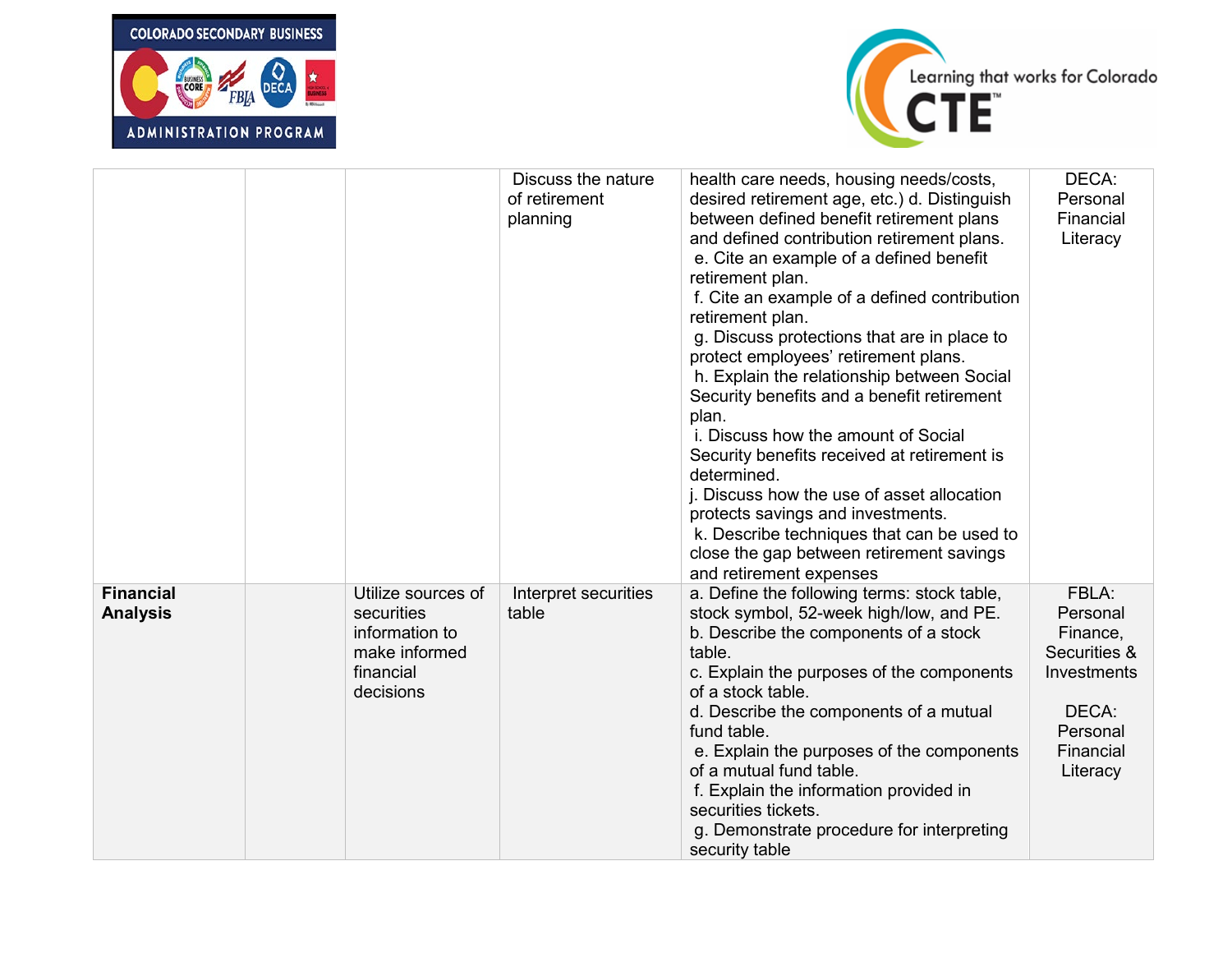



|                              | Manage personal<br>finances to<br>achieve financial<br>goals.                      | Identify the important<br>aspects related to<br>income tax and tax<br>preparation and filing.<br>Prepare personal<br>income tax forms                   | a. Define the terms adjusted gross income,<br>1040 EZ tax form, 1040 tax form, taxable<br>income, exemptions, and deductions.<br>b. Identify criteria for filing personal income<br>tax forms. c. Describe the information<br>contained on a W-2 form.<br>d. Explain an employer's responsibility for<br>providing employees with W-2 forms. e.<br>Identify forms of income that must be<br>reported on personal income tax forms. f.<br>Demonstrate procedures for preparing a<br>personal income tax form.                                                                                          | FBLA:<br>Personal<br>Finance<br>DECA:<br>Personal<br>Financial<br>Literacy |
|------------------------------|------------------------------------------------------------------------------------|---------------------------------------------------------------------------------------------------------------------------------------------------------|-------------------------------------------------------------------------------------------------------------------------------------------------------------------------------------------------------------------------------------------------------------------------------------------------------------------------------------------------------------------------------------------------------------------------------------------------------------------------------------------------------------------------------------------------------------------------------------------------------|----------------------------------------------------------------------------|
| <b>Banking and</b><br>saving | Analyze financial<br>needs and goals<br>to determine<br>financial<br>requirements. | Demonstrate a basic<br>knowledge of the<br>banking and savings<br>tools offered by<br>financial institutions.<br>Explain the need to<br>save and invest | a. Define the following terms: saving,<br>investing, financial needs, and financial<br>goals.<br>b. Identify types of financial needs (e.g.,<br>college, retirement, wills, insurance, etc.).<br>c. Discuss ways individuals meet financial<br>needs.<br>d. Discuss the importance of setting<br>financial goals to meet financial needs.<br>e. Explain the concept of using money to<br>make money.<br>f. Distinguish between saving and<br>investing.<br>g. Compare the outcome of<br>saving/investing early versus late in life.<br>h. Describe ways individuals benefit from<br>saving/investing. | FBLA:<br>Personal<br>Finance<br>DECA:<br>Personal<br>Financial<br>Literacy |
|                              |                                                                                    | Explain the need to<br>save and invest                                                                                                                  | a. Define the following terms: saving,<br>investing, financial needs, and financial<br>goals.<br>b. Identify types of financial needs (e.g.,<br>college, retirement, wills, insurance, etc.).<br>c. Discuss ways individuals meet financial<br>needs.                                                                                                                                                                                                                                                                                                                                                 | FBLA:<br>Personal<br>Finance<br>DECA:<br>Personal                          |